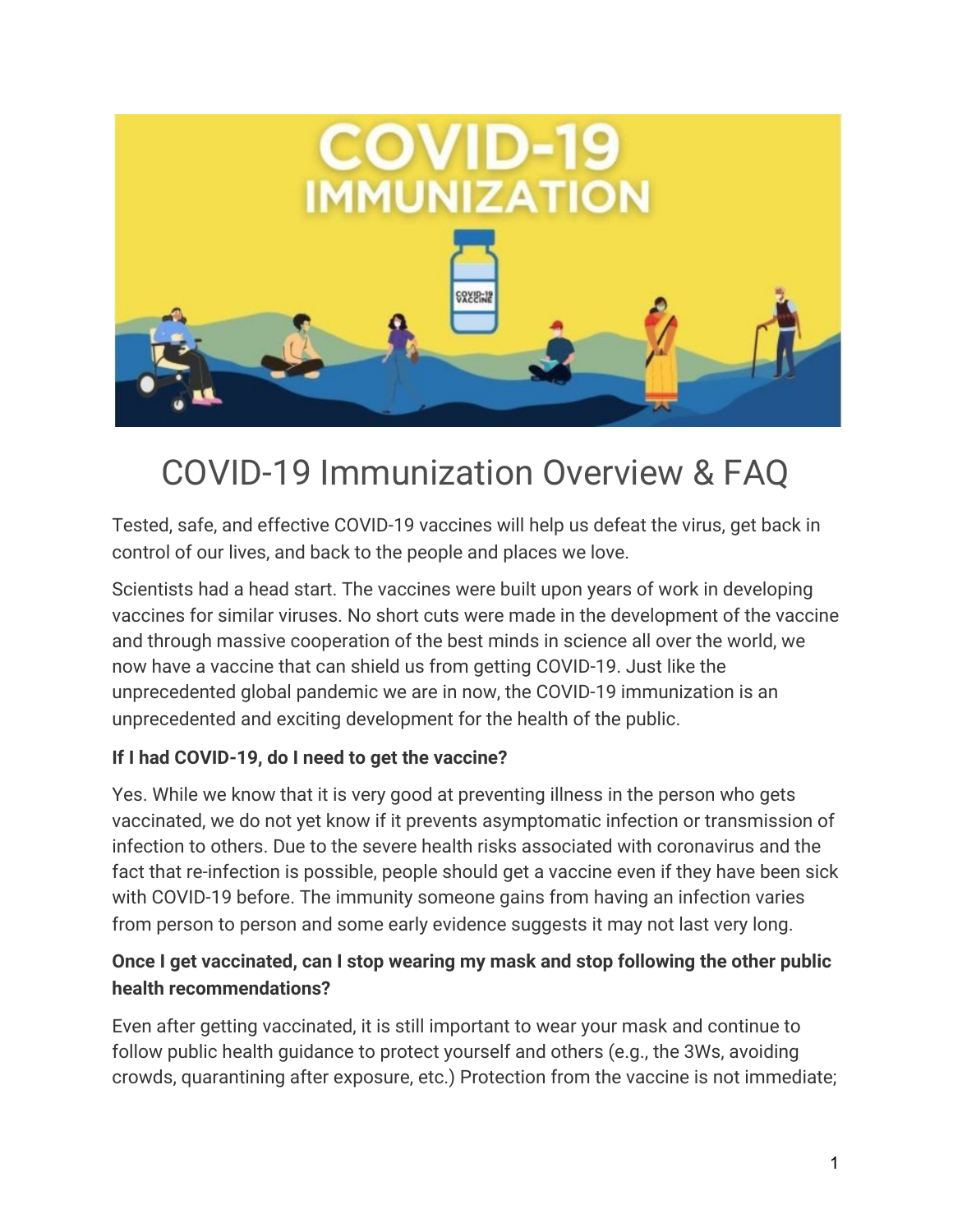the first vaccines that will be available are each 2-dose series and it will take 1-2 weeks following the 2nd dose to be considered fully vaccinated.

# **If I still have to follow the 3Ws and all the other public health recommendations, why bother getting vaccinated?**

Vaccines work with your immune system so your body will be ready to fight the virus if you are exposed. The two vaccines, that are likely to be available initially, have been found to be highly protective against COVID-19 illness, including severe illness. Other steps, like covering your mouth and nose with a mask and staying at least 6 feet away from others, help reduce your chance of being exposed to the virus or spreading it to others.

## **If I'm high-risk due to chronic health issues, should I get the vax?**

Yes, we strongly recommend it. Some underlying and chronic health conditions increase your risk for severe COVID-19 illness. Clinical trials found that the vaccines were as safe and protective against COVID-19 illness in persons with underlying medical conditions compared to persons without these chronic health conditions. If you have concerns, talk to your healthcare provider.

# **Are there potential side effects?**

Side effects following COVID 19 vaccination can include injection site pain, redness and swelling; fever; feeling very tired; headache; chills; muscle aches and joint pain. Most are mild to moderate in severity, occur within the first 3 days of vaccination, and resolve within 1-2 days of onset. These side effects were more commonly reported after the second dose than after the first dose and were generally more frequent and severe in persons aged 18-55 years than in those aged >55 years.

## **Are there any allergy/anaphylaxis concerns?**

Anyone with a severe allergic reaction to any ingredient of the COVID-19 vaccine or after a previous dose of the same vaccine should not receive it. The ingredients of the Pfizer BioNTech vaccine are: mRNA, 4 lipids (including polyethylene glycol or PEG), potassium chloride, monobasic potassium phosphate, sodium chloride, dibasic sodium phosphate dehydrate, and sucrose. The vaccine contains no preservatives. Those who have had severe anaphylactic reactions to prior vaccines or injectable medications can still get the Pfizer/BioNTech COVID-19 vaccine, but ideally should first talk to their provider about their prior reaction. The discussion should also review the risks of having a severe allergic reaction to this vaccine versus the benefits of vaccination. These individuals should be monitored for 30 minutes following COVID vaccination (compared to 15 minutes for all others receiving the vaccine). Anyone with a history of anaphylaxis